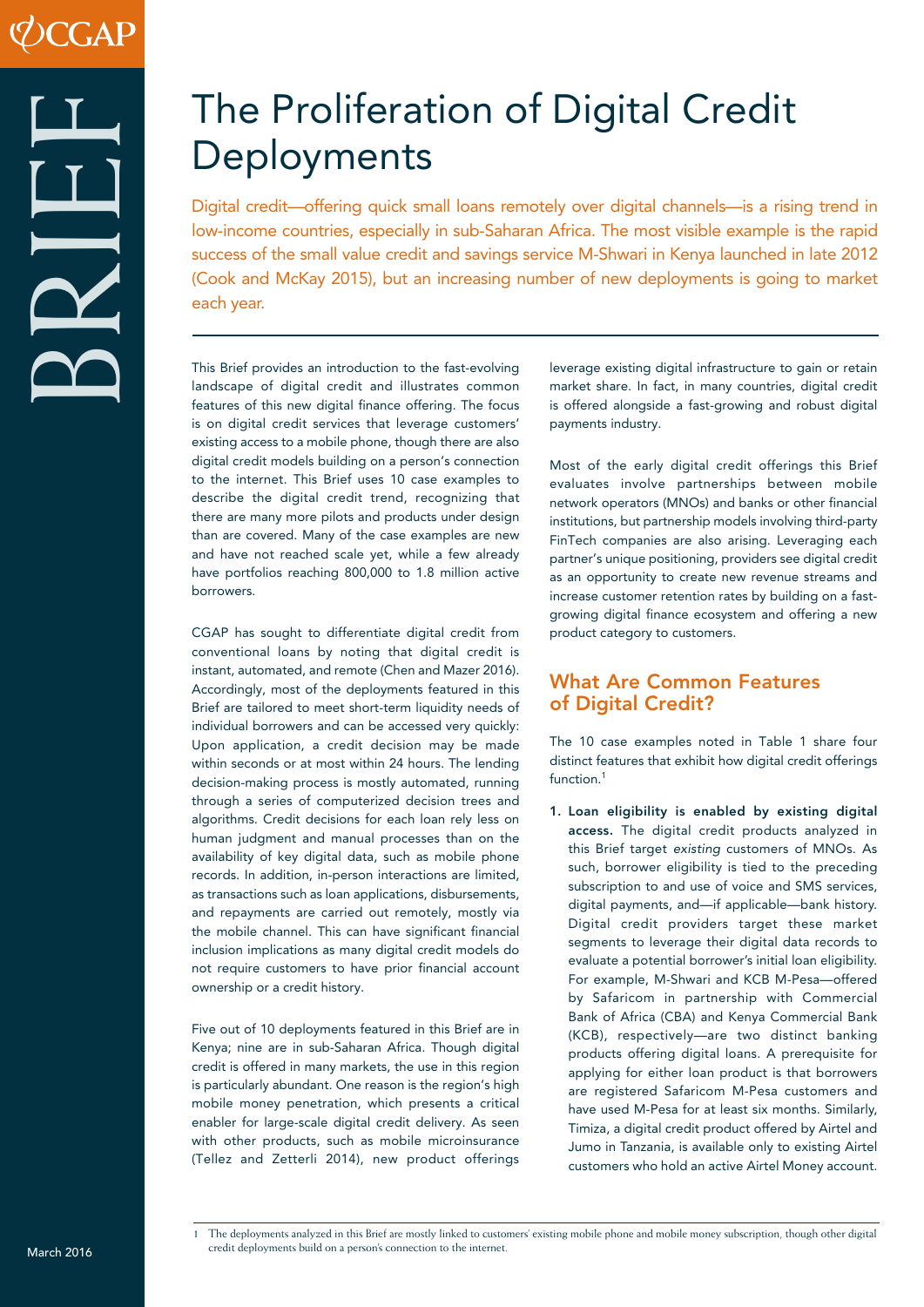|                   |                                        |             | <b>Partner Providers</b> |                                       |                                            |                                                        |                                    |                                                 |
|-------------------|----------------------------------------|-------------|--------------------------|---------------------------------------|--------------------------------------------|--------------------------------------------------------|------------------------------------|-------------------------------------------------|
| Year of<br>Launch | <b>Deployment</b><br>Name <sup>b</sup> | Country     | <b>MNO</b>               | <b>Bank</b>                           | <b>Nonbank</b><br>financial<br>institution | 3rd Party<br><b>FinTech</b>                            | <b>Typical</b><br><b>Loan Term</b> | <b>Typical</b><br><b>Loan Size</b><br>$(US$)^c$ |
| 2012              | M-Shwari                               | Kenya       | Safaricom                | Commercial<br>Bank of<br>Africa (CBA) |                                            |                                                        | 4 weeks                            | 30                                              |
|                   | EcoCashLoan                            | Zimbabwe    | Econet                   | Steward<br><b>Bank</b>                |                                            |                                                        | 4 weeks                            | 125                                             |
| 2014              | Mkopo Rahisi                           | Kenya       |                          |                                       | <b>InVenture</b>                           |                                                        | 3 weeks                            | 20                                              |
|                   | M-Pawa                                 | Tanzania    | Vodacom                  | Commercial<br>Bank of<br>Africa (CBA) |                                            |                                                        | 4 weeks                            | 7                                               |
|                   | Timiza                                 | Tanzania    | Airtel                   |                                       | Jumo                                       |                                                        | 1, 2, 3, or<br>4 weeks             | 10                                              |
|                   | Mjara                                  | Ghana       | <b>MTN</b>               |                                       | Adehyeman<br>Savings and<br>Loans          | Mobile<br>Financial<br><b>Services</b><br>(MFS) Africa | $2$ or $4$<br>weeks                | 26                                              |
| 2015              | Eazzy Loan                             | Kenya       | Airtel                   | Equity Bank                           |                                            |                                                        | 4 weeks                            | 50                                              |
|                   | <b>KCB M-Pesa</b>                      | Kenya       | Safaricom                | Kenya<br>Commercial<br>Bank (KCB)     |                                            |                                                        | 4, 12, or<br>24 weeks              | 30                                              |
|                   | <b>Branch</b>                          | Kenya       |                          |                                       | <b>Branch</b>                              |                                                        | 3 weeks                            | 10                                              |
| 2016              | Instaloan                              | Philippines | Globe                    |                                       | Fuse                                       | Lenddo<br>Dataspark                                    | 16 weeks                           | 50                                              |

Table 1. Sample of Digital Credit Deployments<sup>a</sup>

a. The list is not exhaustive in capturing all existing digital credit deployments. For the purpose of this Brief, we deliberately focus on deployments that strictly meet our definition of digital credit, and that have emerged in low-income and lower-middle-income economies. In addition, the focus is on individual loans, and does not include merchant cash advances, MSME and e-commerce loans, or person-to-person lending platforms. b. Some deployments—i.e., M-Shwari, EcoCash, M-Pawa, and KCB M-Pesa—offer both credit and savings products. The table only depicts

the specifics of the credit component of the account.

c. Numbers are based on foreign exchange rates to U.S. dollar as of December 2015.

EcoCashLoan is a short-term microloan offered by Econet and Steward Bank in Zimbabwe and is likewise targeting existing customers of the MNO.<sup>2</sup> In addition to requiring prior use of Econet's airtime and mobile money service, EcoCash, loan applicants must sign up for an EcoCashSave savings account offered by Steward Bank and maintain a minimum savings balance of US\$5 over a period of at least three months.

2. Loan decisions are automated and leverage nontraditional digital data. The digital credit application process happens over a mobile device and with limited in-person interactions. This is especially true in Africa, where mobile phones are the main links to digital communications (whereas, in other markets, online banking over a personal computer may be more widespread). Existing digital data are leveraged to gain predictive insights into a potential borrower's

likelihood of default, how to manage their customer journey, and how to follow up for loan collections. To apply for an EcoCashLoan, for instance, an eligible borrower requests a loan by entering a USSD code on his or her mobile phone. The request then triggers a set of automated decision trees that estimate the applicant's credit risk. Variables taken into account may include use of mobile airtime, data top-ups, mobile money transactions, mobile wallet balance, age of the applicant, and previous loan status. The use of alternative digital data is particularly important in evaluating first-time borrowers, while repaymentbased credit history becomes more important for subsequent loan applications.

Some credit scoring models may also include social media and utility payment histories, among other data, to inform credit decisions. First Access and Lenddo are two of the various emerging third-party

2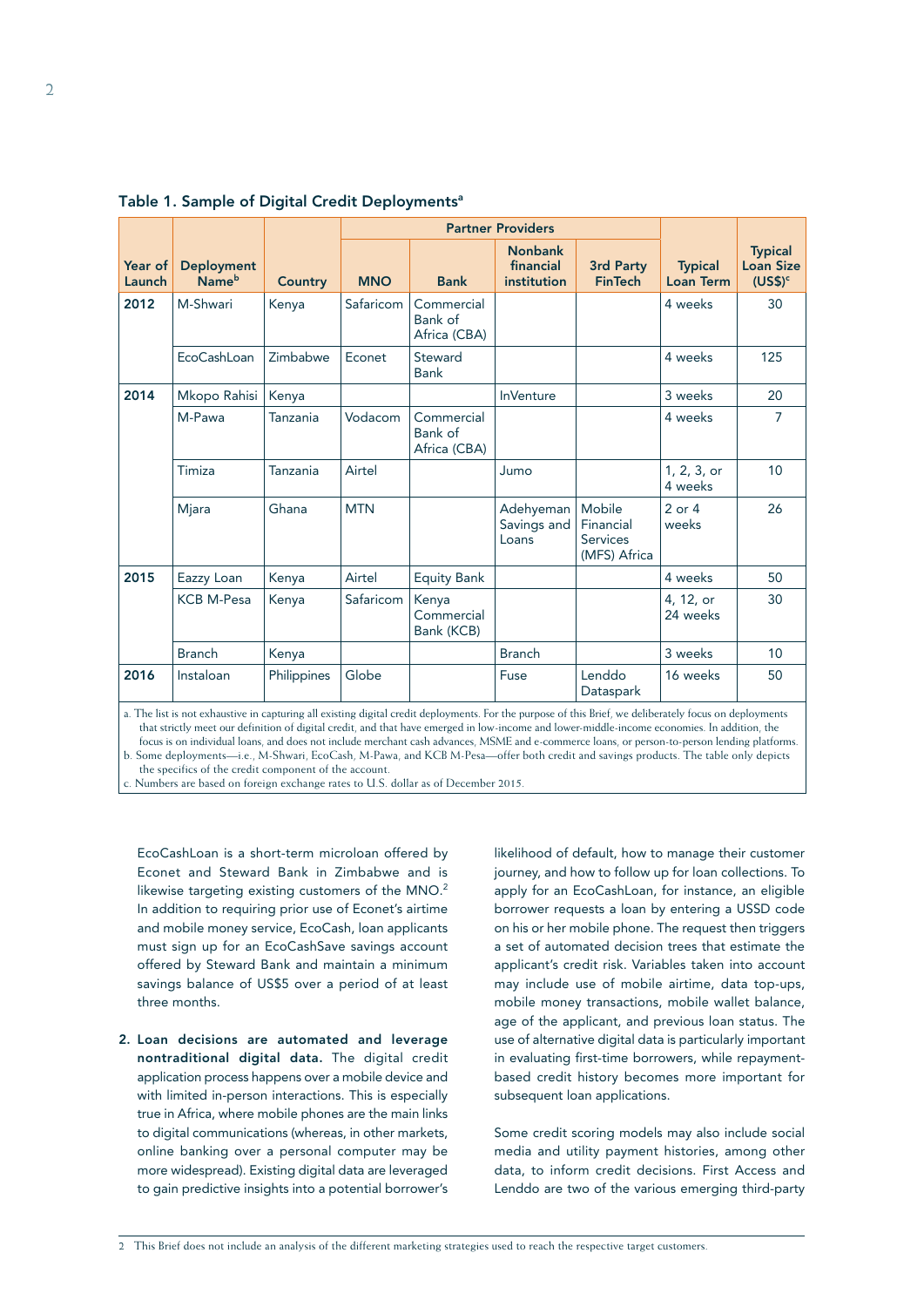companies providing customer credit scoring services by using such nonconventional data points. Branch is an example of a nonbank financial institution that uses data stored on the applicant's smartphone, including SMS, call logs, and contact lists to assess a borrower's credit risk.

- 3. Loans are smaller, shorter-term, and often costlier than traditional consumer loan products. Though products are still new and will evolve over time, the initial loan size is typically small, and loan terms are generally short. The typical loan size of a Branch loan is US\$10, US\$30 with M-Shwari and KCB M-Pesa, and US\$50 with Instaloan and Eazzy Loan. Eazzy Loan, EcoCashLoan, M-Pawa, and M-Shwari each have a loan term of four weeks. Annualized interest rates are very high compared to interest rates charged on most conventional consumer or microfinance credit products in these markets, with most deployments featured charging monthly interest rates between 2 percent and 10 percent. There are several factors contributing to higher interest rates, but a big driver is that the ratio of costs to each loan may be higher for smaller loan sizes. As such, the financial dynamics of digital credit driven by short terms and small loan sizes are very different than those in conventional consumer and most microfinance credits.
- 4. Customer relations, repayments, and collections are managed remotely. Loans are repaid via digital payment channels either in installments or at the end of the loan term. SMS and phone call reminders prompt borrowers to repay their loan, while call center staff engage in scripted interactions with delinquent borrowers. Most providers impose a penalty fee in case of delinquency.

Some countries in our analysis negatively report delinquent borrowers to credit bureaus.<sup>3</sup> Reporting conditions, i.e., number of delinquent days triggering negative reporting and time remaining on credit bureau files, vary. As with traditional loan products, customers' repayment behavior informs the eligibility for subsequent loans and their terms. In the case of M-Shwari, for example, overdue loans are automatically extended for another 30-day cycle under the same terms, and borrowers are alerted with text messages and calls from a customer center. Borrowers are also notified about the possibility of being negatively reported to a credit bureau in case of further delinquency. At the 120-day overdue mark, the individual is negatively reported to the credit

bureau, and the negative information remains on record for five years. To qualify for subsequent credit through Instaloan, a customer must close out his or her first loan and not exceed a certain number of late payments. Timiza rewards "good" borrowers by extending subsequent loan terms and offering higher loan amounts.

The remote nature of credit management greatly reduces the need for in-person interactions and physical visits of borrowers to brick-and-mortar bank branches to pay back their obligations. Digital credit hence closes geographical distances that formerly acted as a barrier to providing credit. However, the effectiveness of remote credit management to encourage timely loan repayment varies across deployments. Some have suffered from high default rates that forced providers to adjust their credit management process, while others have maintained nonperforming loan ratios at around 2 percent even as they reached scale.

### Conclusion

The proliferation of digital credit marks an important development in financial inclusion, building on and extending financial services beyond digital payments, and promising to reach the poor at large scale. Yet digital credit is a new and emerging product, and many questions remain to be addressed over time, including the following:

- What are preconditions for digital credit delivery? What are core elements of an enabling digital credit infrastructure?
- What are different partnership and service design models, and what is their potential to reach unserved and underserved customers?
- What are the risks of this new digital finance offering, and what are the emerging consumer protection implications?

Several early deployments have gone to market and struggled to take off, while others have scaled quickly. New sets of deployments are already waiting in the pipelines, each one experimenting with new features to drive uptake and use. Some may succeed; others may fail. In this fast-evolving environment, a better understanding of digital credit and how individual customers and eventually micro and small businesses interact with this product will be critical. With many questions and few answers, we still have a lot to learn.

3 Credit bureau reporting requirements vary across countries of analysis: Some bureaus capture both positive and negative customer credit data, while others include negative information only. In some countries, no credit bureau reporting occurs at all.